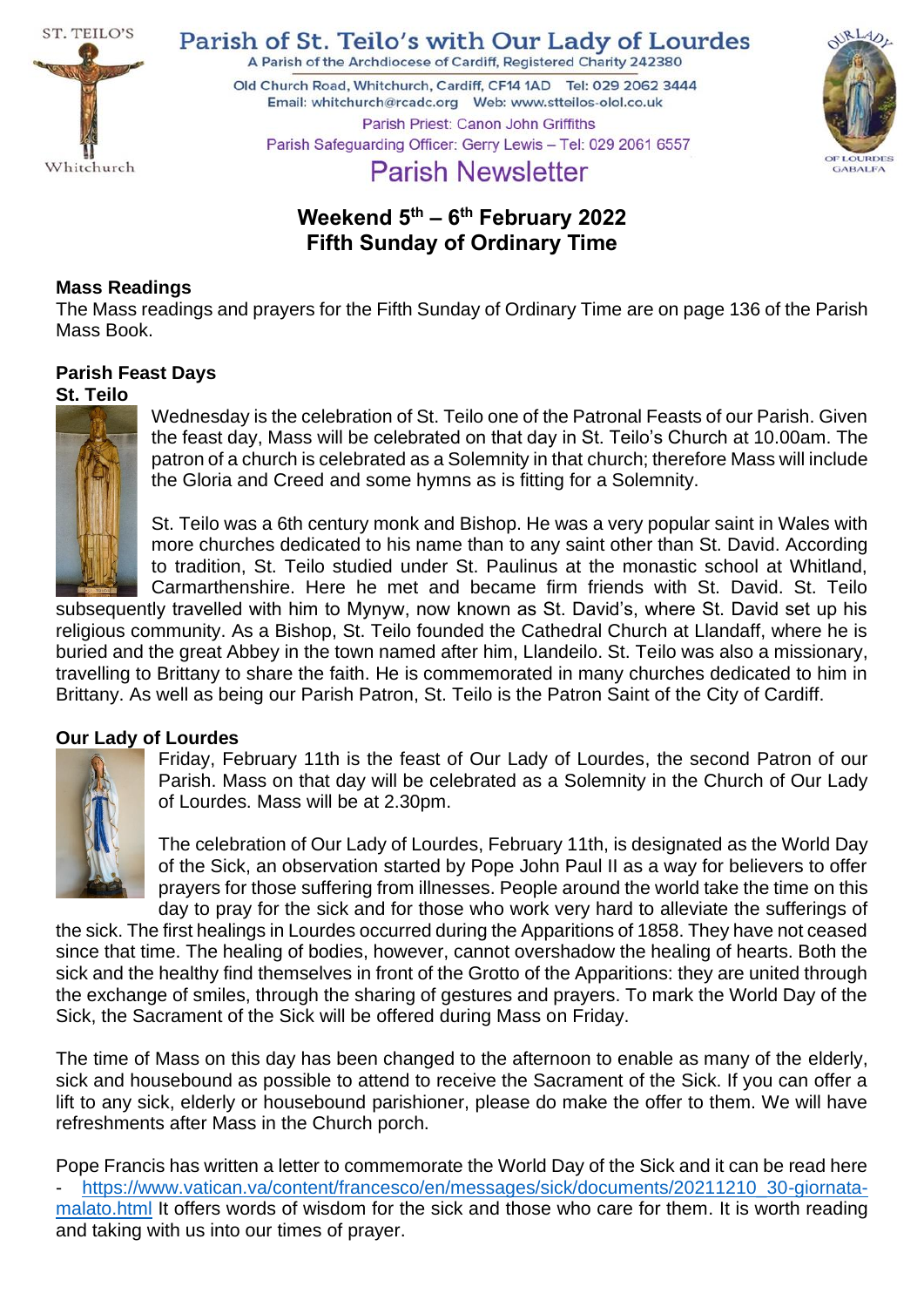## **First Holy Communion**

Preparation for First Holy Communion will commence this Sunday with the first session for the Children at 9am in St. Teilo's Parish Hall.

## **Adoration for Our Families**

After two years when the Adoration for Our Families has been in abeyance, it is lovely to announce that it will begin again on Wednesday, February 9<sup>th</sup> between 1pm and 2pm. This monthly Adoration before the Blessed Sacrament is an opportunity to pray for our families and the problems that they face. All are welcome to attend. Adoration for Our Families will take place on the second Wednesday of the month from now on.

## **Baptism Preparation Course**

The next Baptism preparation Course will take place on Wednesday of this week, February 9<sup>th</sup> at 7pm and complete on Wednesday, February 16<sup>th</sup> at 7pm in St. Teilo's Parish Hall. All those who wish to have their child baptised need to attend the course before the Baptism. Please e-mail Cathy and Mel if you plan to attend: [catherinehopkins45@gmail.com](mailto:catherinehopkins45@gmail.com)

## **Synodal Process – Next Steps**

Fr. John writes: As the New Year progresses, we look forward, as a parish, to continuing the Synodal journey together. A big thank you to all who made the effort to respond to the first stage of the Synodal Process at the end of last year. All the wonderful feedback received has been recorded and will not be lost as we take the next steps together. We now need to move forward to widen the range of voices which inform our parish response to the Synod in a spirit of prayerful listening and discernment. I would particularly encourage Readers, Eucharistic Ministers, Catechists, Sacristans, Welcomers and all parishioners, who have not yet taken part in the discernment process, to come along to one of the three sessions in the next two weeks.

The next sessions will be in the Church at St. Teilo's on Wednesday, February 9<sup>th</sup> and Wednesday, February 16<sup>th</sup> at 7pm and last no more than an hour. If you have not been to a session already, please do come along.

## **Confirmation**

If you are the parent of a young person in Year 8 or above who has not yet been confirmed, you are asked to consider enrolling them on this year's Confirmation Programme.

The programme will begin with a Parents' Information Evening on Monday, February 28<sup>th</sup> at 6pm in St. Teilo's Parish Hall. This will be followed by an Enrolment Mass at 10am on the First Sunday of Lent, March 6<sup>th</sup> and the programme for the young people will continue on Monday evenings at 6pm in St. Teilo's Parish Hall. All being well, Confirmation will be celebrated at 10am on Pentecost Sunday, June 5<sup>th</sup>.

Enrolment Forms are available at the back of both Churches and they, along with a copy of the confirmandi's Baptismal Certificate, should be brought to the Parents' Information Evening on February 28<sup>th</sup>.

## **Mass Times**

Please pay special attention to the time and location of Masses this week as there are changes to the normal pattern on Wednesday, Thursday and Friday.

## **Parish Council Elections**

The Candidate Information and Ballot Papers remain available at the back of both Churches. If you have not done so already, please take them and read them carefully and pray about the choices you have. The Ballot papers, on the back of the Candidate Information, need to be returned by Sunday, February 20<sup>th</sup>. On Sunday, February 27<sup>th</sup>, the New Parish Council Members will be announced.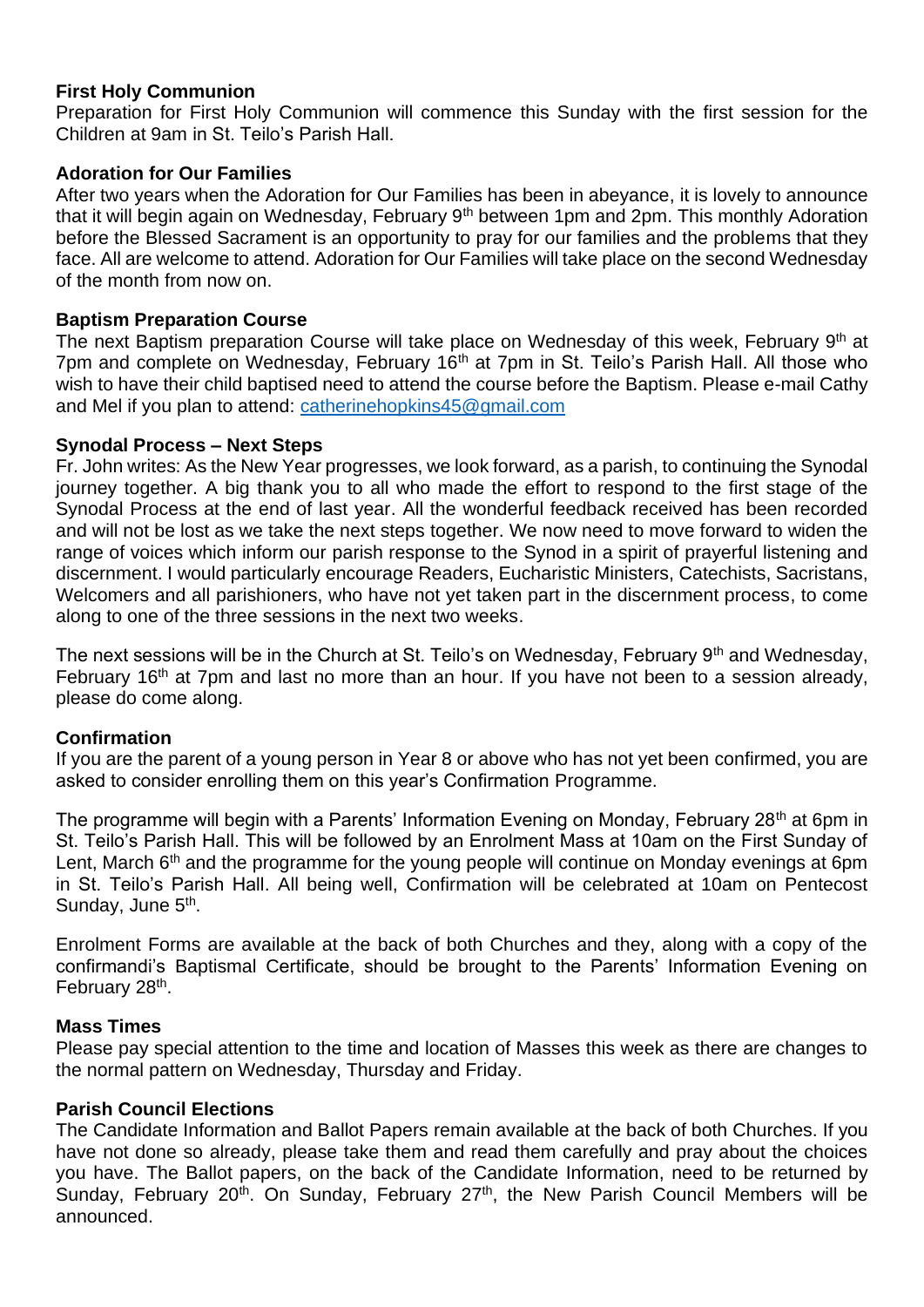## **Clothes donations for the SVP**

The Parish St. Vincent De Paul (SVP) Conference is undertaking a monthly collection of clothing for the SVP Charity Shop. Clean, good quality adult and children's clothing are welcome. Donations may be left outside the confessionals at the rear of St. Teilo's next weekend. February 13<sup>th</sup>, and on the weekend of the Second Sunday of each month. Please ensure that donations are brought to the Church only on the specified Sundays, as we do not want the Church to become cluttered during the week.

*Thank you from the parish SVP.*

## **Cytûn – Churches Together in Wales**

The Catholic Church along with our sister churches in Wales is active in a variety of areas including social, legislative, educational and public policy work via the network called Churches Together in Wales, more familiarly known by its Welsh language name – Cytûn. Regular updates on the work of Cytûn are available on their website. The latest policy bulletin can be read here – <https://www.cytun.co.uk/hafan/en/policy-bulletin-feb-march-2022/>

## **Christ the King Primary School – Nursery Applications September 2022**

This concerns children born between 01/09/2018 and 31/08/2019. The application system opened on Monday, January 24<sup>th</sup> and will close on Monday, February 21<sup>st</sup> for children starting nursery in September 2022. Applications are available on the school website under the Key Information tab and then select Admissions:<https://www.christthekingcathprm.co.uk/admissions/> If you would prefer, the school can post an application to you. Please contact the school office at: [christthekingprm@cardiff.gov.uk](mailto:christthekingprm@cardiff.gov.uk) to request a hard copy.

## **The God Who Speaks - Sharing the Word of God Through Ministry**



A Day of Reflection via Zoom for: Ministers of the Word, Catechists and Leaders of Children's Liturgy of the Word. Saturday, March 5<sup>th</sup> from 10.30am to 3pm. The Keynote Speaker is Deacon Rob Coyne.



To confirm a place and for further information, please email the Archdiocesan Scripture Champions: [madeleine.walters@rcadc.org](mailto:madeleine.walters@rcadc.org) or [kate.duffin@hotmail.co.uk.](mailto:kate.duffin@hotmail.co.uk)

## **Children's Liturgy**

Nick Davies, a member of the Children's Liturgy team continues to provide resources designed for children and families. The resources can be found on the parish website. The children's resource for this weekend can be found here – [https://stteilos-olol.co.uk/wp-content/uploads/2022/02/06Feb-](https://stteilos-olol.co.uk/wp-content/uploads/2021/12/30Jan-C.pdf)[C.pdff](https://stteilos-olol.co.uk/wp-content/uploads/2021/12/30Jan-C.pdf) and the family one here – [https://stteilos-olol.co.uk/wp-content/uploads/2022/02/06Feb-](https://stteilos-olol.co.uk/wp-content/uploads/2022/02/06Feb-FT.pdf)[FT.pdf](https://stteilos-olol.co.uk/wp-content/uploads/2022/02/06Feb-FT.pdf)

## **Praying for the Sick of the Parish**

Please remember those who are sick in your daily prayers: Fr. Andrew Berry OSB, Keith Alexander, Bob Bending, Yvonne Butcher, Dorothy David, Barbara Day, Philip Evans, Mary Jones, Mary Joseph, John Mintram, Theresa Ng, Tom O'Leary, Terry O'Shea, Derek Phillips and Bridget Wynne-Farrell. If you would like to add someone to the list, please email [whitchurch@rcadc.org.](mailto:whitchurch@rcadc.org)

#### **Rest in Peace**



In your mercy, please pray for the repose of the soul of Mrs. Grace O'Donnell, a 100 year old parishioner who died recently. Mrs. O'Donnell's Requiem Mass will take place on Thursday, February 10<sup>th</sup> at 10.15am followed by Internment at Pantmawr Cemetery. Please also pray for the repose of the souls of those whose anniversaries occur at this

time: Canon Francis Morris, Fr. Raymond O'Shea, Fr. Pierce Maher, Bernard Johns, Mary Robbins, Helen Phillips, Francis Cooney, Francis Lynch, Maria Britton, Mary Hayes, George Walsh, Eileen Grady, Josephine Glover, William Brien, Charles Crowley, John Hudson, Ethel Cashman, Stephen Jenkins, Patricia Burrows, Michael Kinsella, Catherine Collins, Frederick Stenson, Constance Davies, Muriel O'Hanlon, Cyril Watts, Elfriede Davies, Joanna Lynch, Huw Thomas, Phyllis Davison, James McNulty, Stanley Webb, Mary Maskill, James Poole and Margaret Melia.